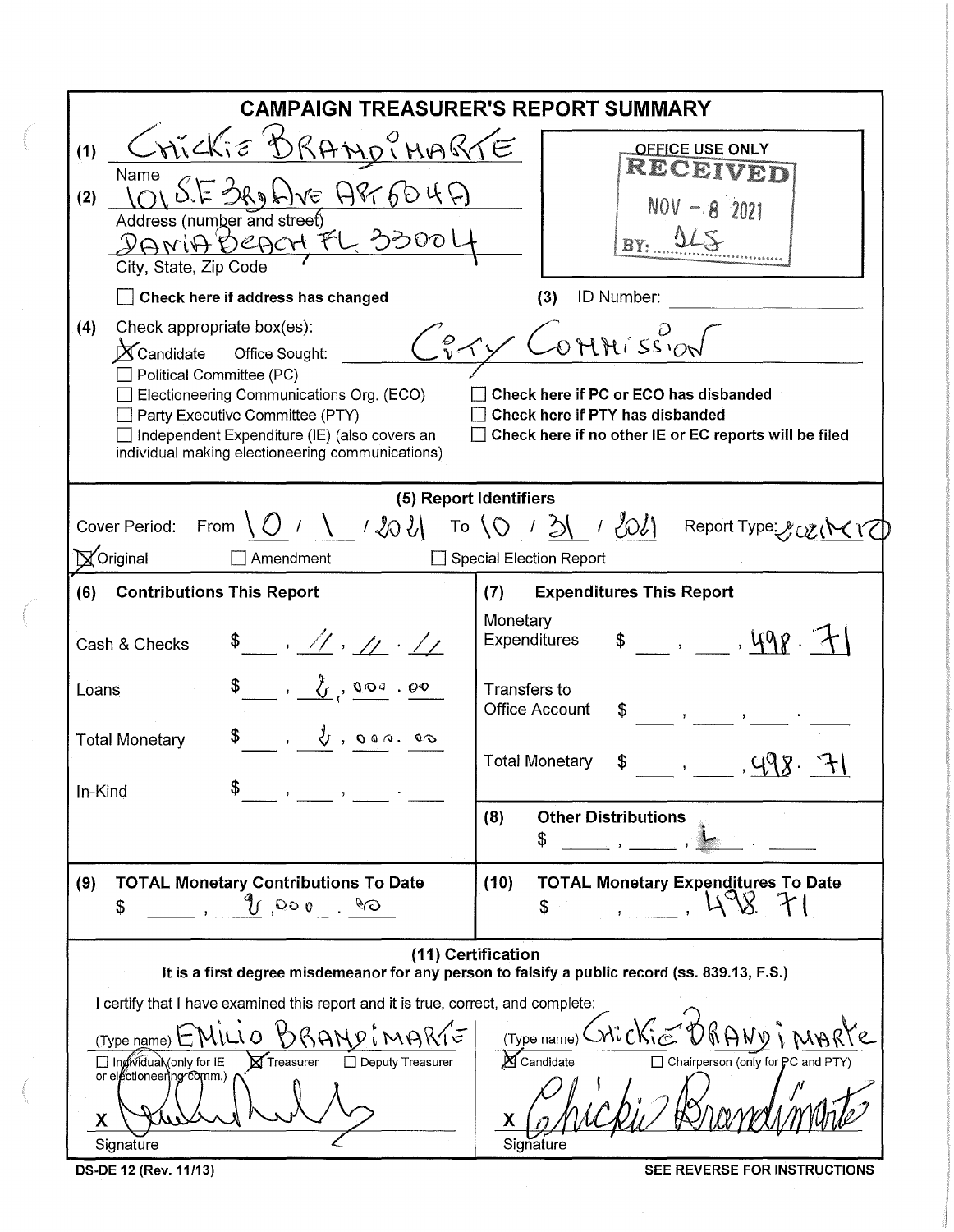| <b>CAMPAIGN TREASURER'S REPORT - ITEMIZED CONTRIBUTIONS</b> |                                                                                            |  |                    |                     |                                              |                   |                |
|-------------------------------------------------------------|--------------------------------------------------------------------------------------------|--|--------------------|---------------------|----------------------------------------------|-------------------|----------------|
| $(1)$ Name                                                  | CHICKIE BRANDINARTE (2) I.D. Number                                                        |  |                    |                     |                                              |                   |                |
|                                                             | (3) Cover Period $[O / 1 / 202]$ through $[O / 3] / 202$ (4) Page $O \vee O$ of $O \vee C$ |  |                    |                     |                                              |                   |                |
| (5)<br>Date<br>(6)<br>Sequence<br>Number                    | (7)<br>Full Name<br>(Last, Suffix, First, Middle)<br>Street Address &                      |  | (8)<br>Contributor | (9)<br>Contribution | (10)<br>In-kind<br>Description               | (11)<br>Amendment | (12)<br>Amount |
| 18,06,01                                                    |                                                                                            |  |                    |                     | $ h$ oga                                     |                   | $98000^{80}$   |
|                                                             |                                                                                            |  |                    |                     |                                              |                   |                |
|                                                             |                                                                                            |  |                    |                     |                                              |                   |                |
|                                                             |                                                                                            |  |                    |                     |                                              |                   |                |
|                                                             |                                                                                            |  |                    |                     |                                              |                   |                |
|                                                             |                                                                                            |  |                    |                     | en.                                          |                   |                |
|                                                             |                                                                                            |  |                    |                     |                                              |                   |                |
| DS-DE 13 (Rev. 11/13)                                       |                                                                                            |  |                    |                     | SEE REVERSE FOR INSTRUCTIONS AND CODE VALUES |                   |                |